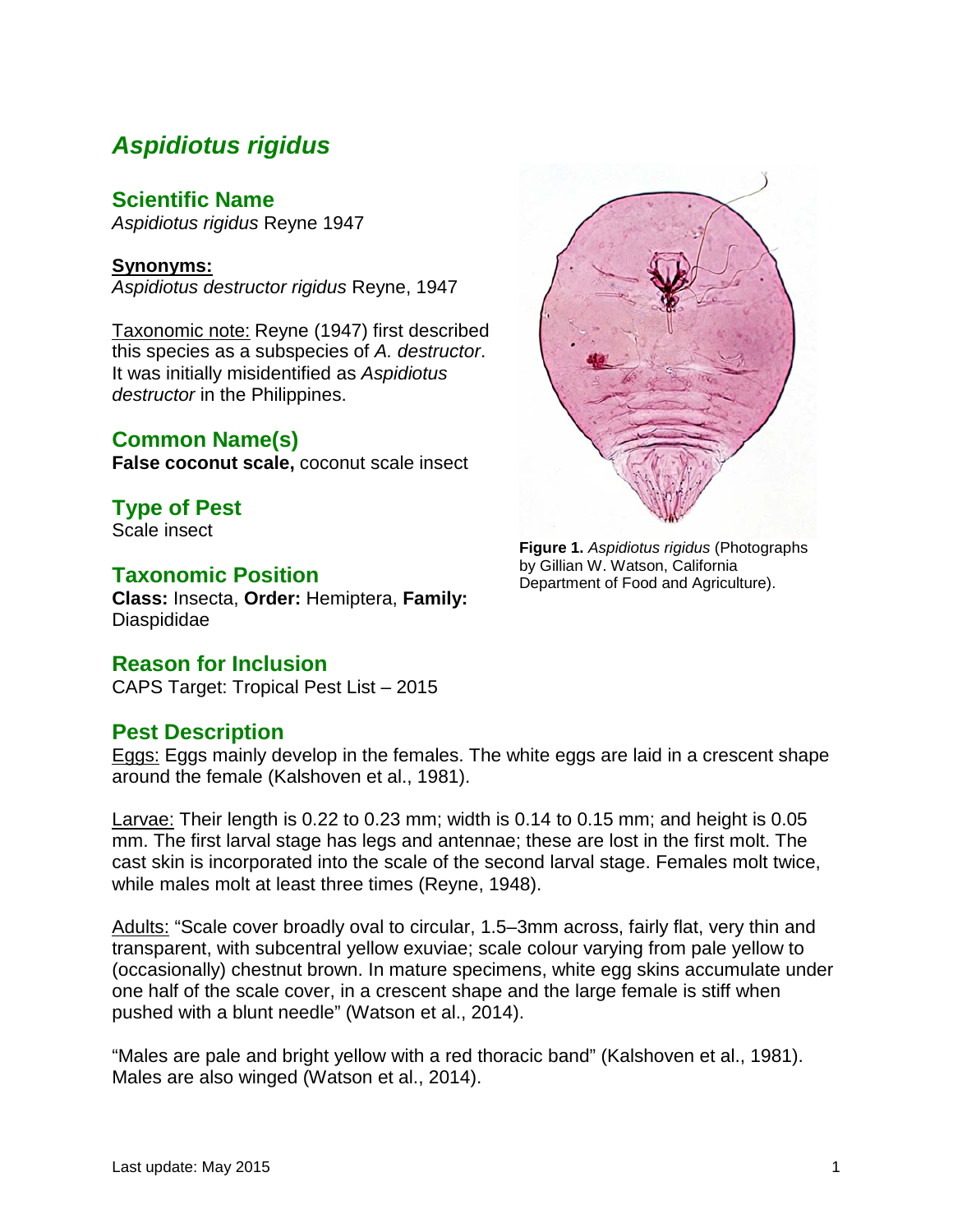A description and illustration of the adult female can be found in Reyne (1948).

# **Biology and Ecology**

The eggs mainly develop within the female. The female then lays the eggs in groups of around 12 around her in a crescent shape. Soon after being laid, the larvae hatch and disperse to prevent crowding. Dispersal can occur by wind or by dropping from the palm. The larvae usually affix themselves to a leaf within 12 hours unless crowding is an issue (Kalshoven et al., 1981). After fixation occurs, the legs and antennae are withdrawn and the larvae begin forming a cocoon from minute white threads. The cocoon turns into the transparent scale after fluid impregnation (Reyne, 1948). Females typically produce about 25 to 50 larvae each that survive to the settling stage when conditions are favorable (Kalshoven et al., 1981).

It takes about 16 to 18 days for the scale to molt to the second stage larva (Reyne, 1948). It takes approximately 45 to 55 days for females to develop. The ratio of males to females increases when conditions become unfavorable. Although males are present, reproduction is thought to be mainly through parthenogenesis. During heavy attacks, there can be 20 to 30 scales per  $cm<sup>2</sup>$  which can amount to 40 to 60 million scales per coconut tree (Kalshoven et al., 1981). The Philippines has approximately 8 generations per year (Watson et al., 2014).

This species prefers humid conditions (Kalshoven et al., 1981). The scales are usually

found on the lower parts of the coconut leaflets or pinnae when the population is low (Reyne, 1948). During outbreak conditions, *A. rigidus* can multiply at a rate of 5 to 10 times per generation (Watson et al., 2014).

This species is similar to the cosmopolitan and polyphagous *A. destructor* with some key differences. Adult females of *A. rigidus* have an extremely tough and rigid cuticle, unlike *A. destructor*. The life cycle is also about 1.5 times longer than that of *A. destructor*. The egg pattern also differs with *A. rigidus* with eggs



**Figure 2.** Damage to coconut palms caused by *Aspidiotus rigidus* in the Philippines (Photographs by Gerry Carner, Clemson University).

being laid in a crescent shape under half of the scale cover (Watson et al., 2014).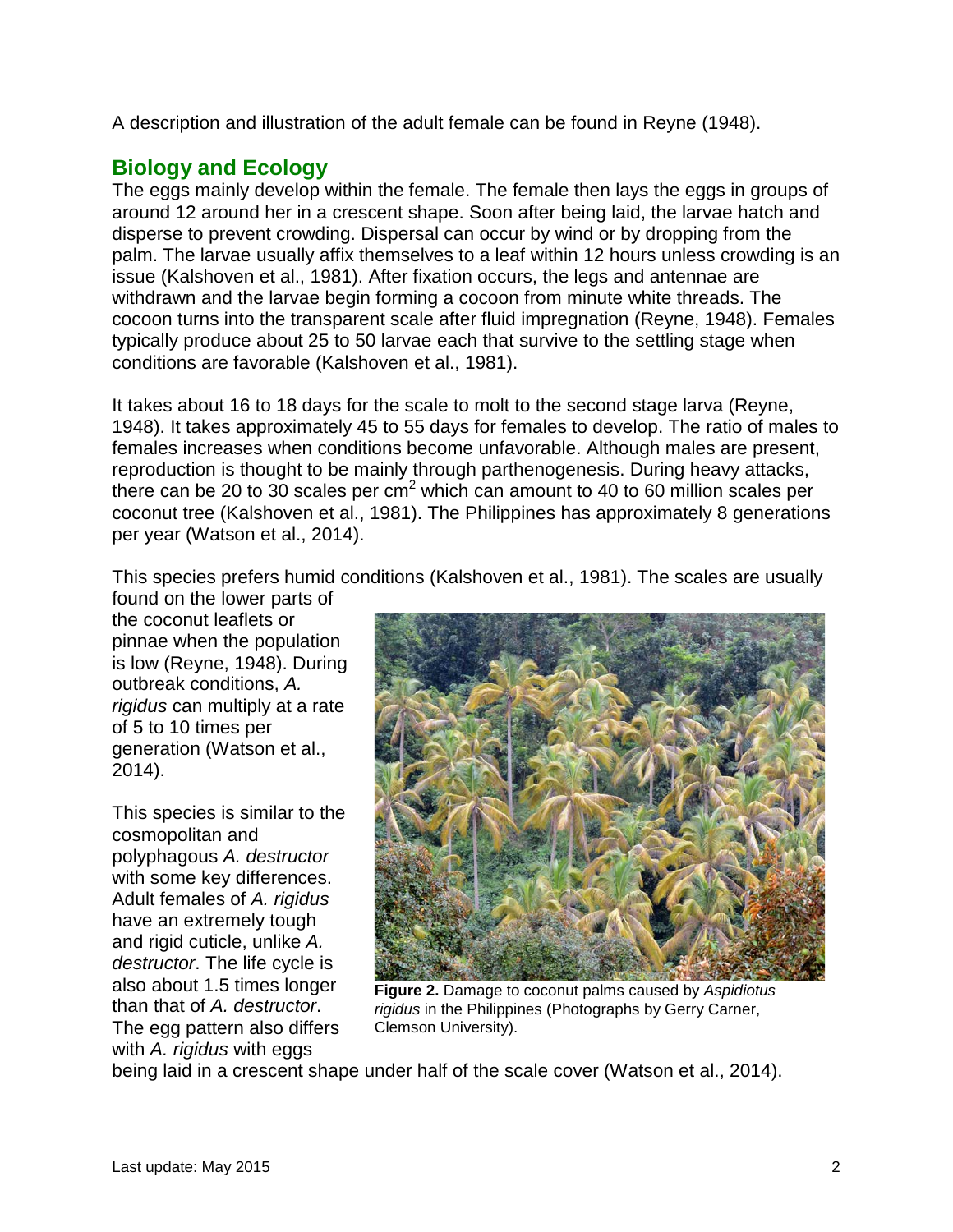# **Damage**

This species feeds on the lower leaf surfaces, blocking the stomata and destroying the cholorphyll. This causes the leaves to yellow and dry (Watson et al., 2014). The yellow spot forms soon after the larva attaches itself to the leaf. Although the scales attach themselves on the underside of the leaf, the yellow spot is most conspicuous on the upper surface of the leaf. The yellow spots coalesce into larger yellow patches if population levels are high (Reyne, 1948). Small infestations can cause the leaf-tips to yellow. Heavy infestations can cause leaves to die prematurely and turn grey and reddish. Young leaves become stunted and wilt. The tree crown may also collapse. The tree will eventually die with heavy infestations (Kalshoven et al., 1981).

The leaves can have up to four layers of scales; the new generation of scales feed through the old dead scale layers (Kalshoven et al., 1981).

When populations are high, the coconut crop



**Figures 3 & 4.** *Aspidiotus rigidus* on coconut (left) and mangosteen (right) (Photographs by Gerry Carner, Clemson University).

(dried kernel content and number of nuts) decreases. Coconut water becomes tasteless or slightly sour during attacks while the palm cabbage loses flavor, likely due to loss in sugar content. Moderate attacks can lead to copra losses of 25 to 50% (Reyne, 1948).

## **Pest Importance**

This species was recorded causing severe damage on coconut plantations in Sangihe Islands, Indonesia in 1925 through 1927. This infestation not only affected coconut palms but sago palms as well (Kalshoven et al., 1981). More recently, the spread of this insect within parts of the Philippines has reached epidemic proportions. It is considered a major threat to the local coconut industry (Almarinez et al., 2014). To help mitigate losses, some farmers in affected areas cut down dying trees to sell for lumber. Recovery from this is hard as it takes at least 5 years after planting for coconut trees to begin bearing fruit (Watson et al., 2014). As of June 2014, this pest has affected 2.1 million trees in the Philippines. Approximately 65% of the infected trees have died, while fruit yields have reportedly dropped an average of about 60% (FAO, 2014).

Infestations of this scale lead to fruits forming less nutmeal, sour tasting water in the nuts, and when infestations are severe, death of the tree in six months or less (Watson et al., 2014).

Outbreaks of this species appear to occur when the scale is introduced into new areas that have favorable environmental conditions. Favorable conditions include densely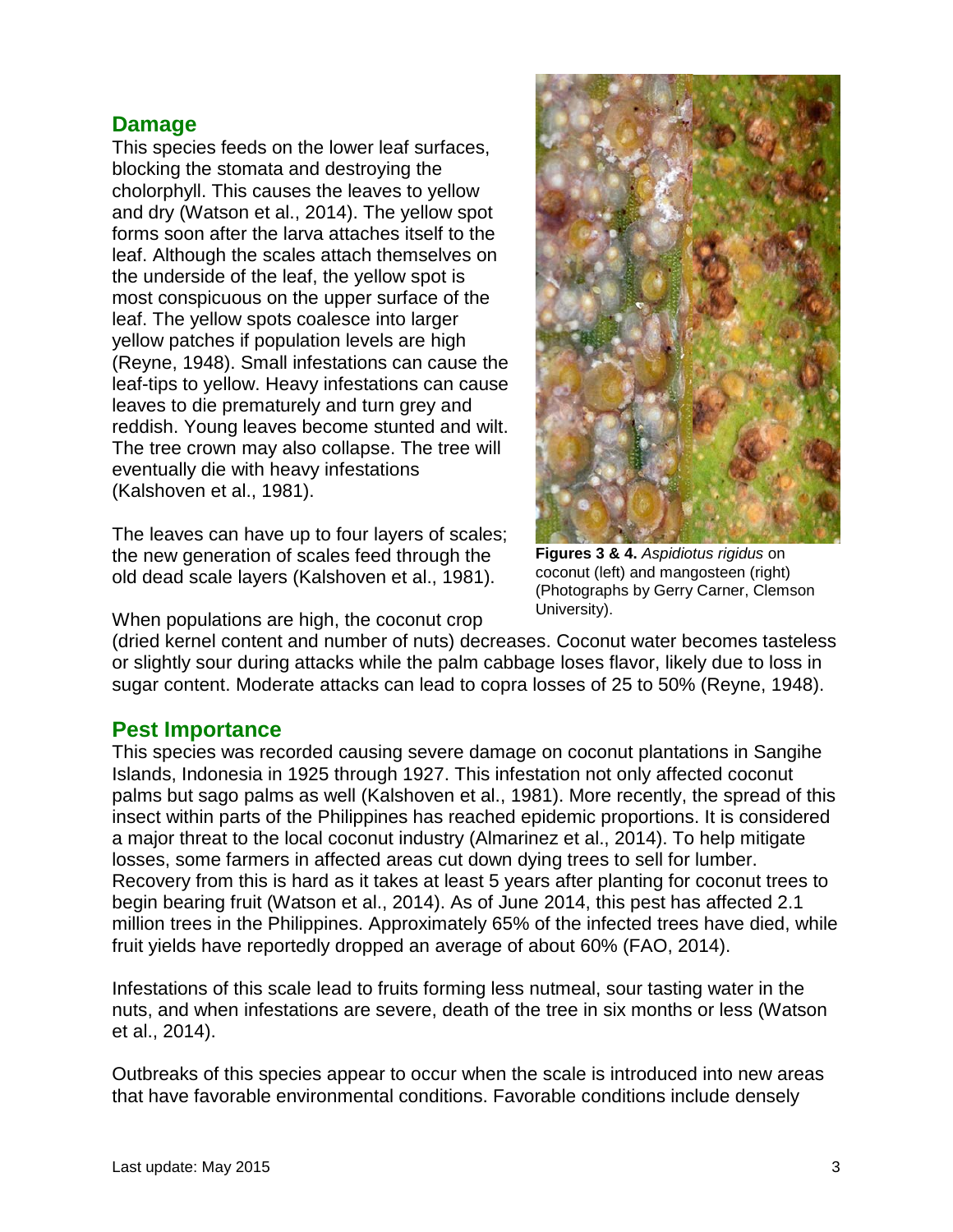planted coconut palms, a humid climate, and strong winds to facilitate dispersal (Watson et al., 2014).

Damage caused by this species has led to work being completed on natural enemies and other control methods. Several natural enemies have been introduced into areas where this species has caused extensive damage to help lessen the impact (Kalshoven et al., 1981). A native *Comperiella* sp. has been found to parasitize from 65 to 92% of *A. rigidus*; and coconut trees showed significant recovery where the *Comperiella* sp. is found (Almarinez and Amalin, 2015).

The destruction of coconut trees caused by *Aspidiotus rigidus* in the Philippines has also led to the implementation of an Integrated Pest Management program which includes leaf pruning, trunk injections, insecticide sprays, biocontrol agents, and fertilization to hasten recovery of infested trees (Philippine Coconut Authority, 2014).

# **Known Hosts**

This species is found primarily on palms. It can sometimes be found on banana and mangosteen (G. Evans, 2014, personal communication). In heavy infestations, the scales can be found on surrounding plants that may or may not be true hosts (Kalshoven et al., 1981).

In outbreak areas in the Philippines, *A. rigidus* attacked both short and tall coconut cultivars equally severely with none showing resistance (Watson et al., 2014).

#### **Major hosts**

*Cocos nucifera* (coconut), *Garcinia mangostana* (mangosteen), and *Musa* spp. (banana) (Reyne, 1947; 1948)

#### **Minor hosts**

*Chrysalidocarpus lutescens*, *Cyrtostachys* sp., *Metroxylon* sp. (sago palm), and *Nypa fruticans* (nipah palm) (Reyne, 1948).

## **Pathogens or Associated Organisms Vectored**

This species is not known to be associated with pathogens or other organisms.

## **Known Distribution**

**Asia:** Indonesia (including Western and Central Java, parts of South and North Sulawesi, Sangihe, and Bali) and the Philippines; **Oceania:** Republic of Palau<sup>1</sup> (Kalshoven et al., 1981).

1 According to Watson et al. (2014) this population is likely *A. destructor* and not *A. rigidus*.

## **Pathway**

The current outbreak in the Philippines was likely due to the accidental importation of infested plants to areas with favorable environmental conditions (Watson et al., 2014).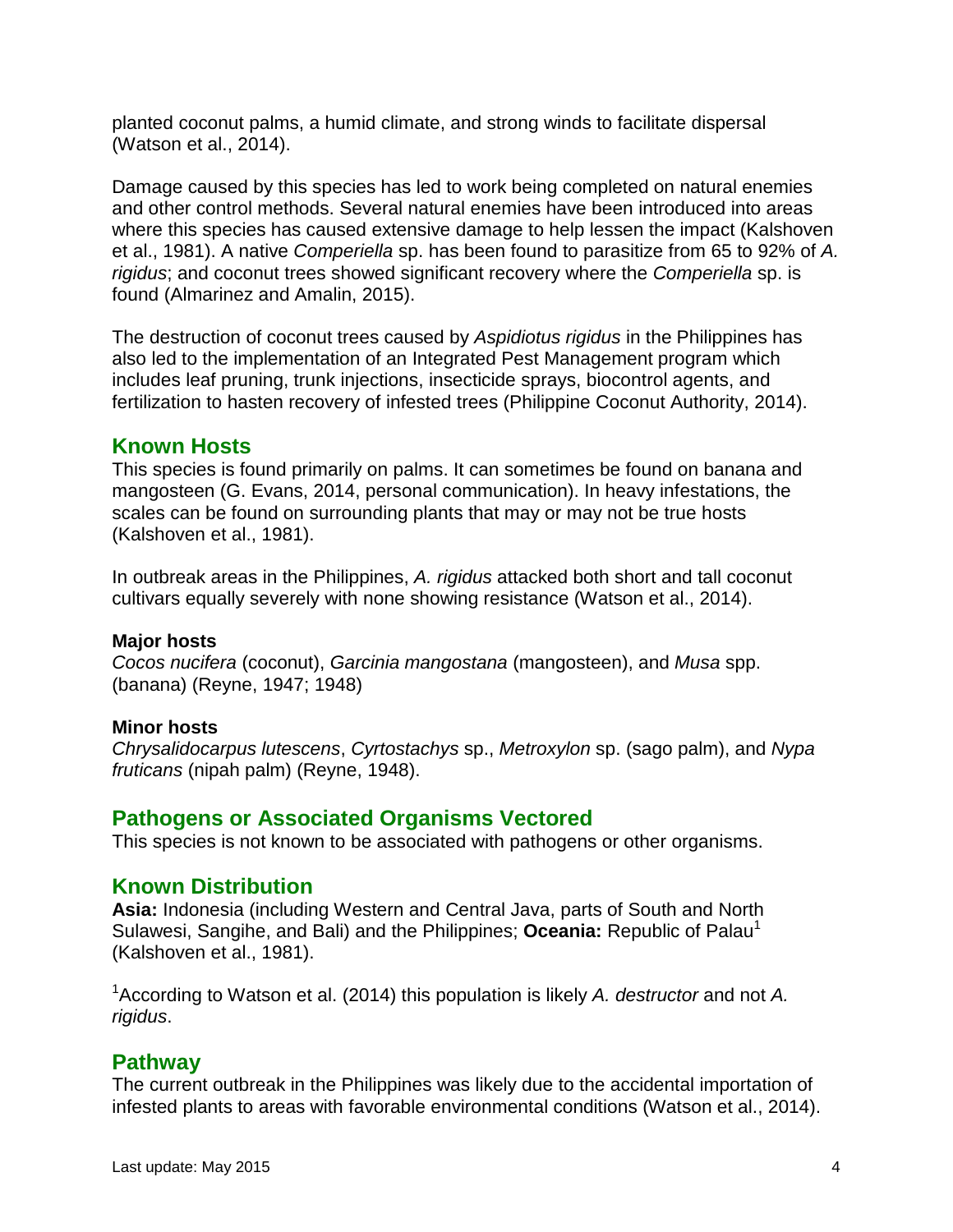*Aspidiotus* sp. have been intercepted at U.S. ports of entry 184 times. Of these interceptions, 23 originated on material from Indonesia or the Philippines. Most were found on host material, including coconuts, bananas, and mangosteen (AQAS, 2014, queried April 28, 2015).

## **Potential Distribution within the United States**

This species is found in Indonesia and the Philippines. The plant hardiness zones found in these two countries (10-13) correspond with the more tropical areas of the United States and its territories, including American Samoa, Florida, Hawaii, Puerto Rico, and the U.S. Virgin Islands. Many of these areas have appropriate host material as well.

## **Survey**

#### **Approved Method for Pest Surveillance\*:**

The approved method for this species is visual inspection.

Heavy infestations of this species can destroy host chlorophyll, turning the leaves yellow; "feeding punctures increase water loss from the leaves; the fruits form less nutmeat and the coconut-water becomes sour as a result of a lack of sugar content; new leaflets are stunted and weak, and tend to bend over strongly or break off; nut production falls and then stops; and, finally, the tree dries out and dies in 6 months or less" (reviewed in Watson et al., 2014).

\*For the most up-to-date methods for survey and identification, see Approved Methods on the CAPS Resource and Collaboration Site, at [https://caps.ceris.purdue.edu/approved-methods.](https://caps.ceris.purdue.edu/approved-methods)

#### Survey Site Selection:

This species is primarily found on palms but can sometimes be found on bananas and mangosteen as well (G. Evans, 2014, personal communication). This species feeds on and can be found on the leaves of host plants.

#### Time of year to survey:

This species is likely to be found year round in tropical conditions; however, this species favors humid conditions. Both heavy rain and dry conditions can limit population numbers (Kalshoven et al., 1981).

## **Key Diagnostics/Identification**

#### **Approved Method for Pest Surveillance\*:**

Morphological. The adult female is the identifiable life stage. Identification requires the specimen to be slide mounted; however, its biological characteristics can provide supporting evidence of the identification of this species versus *A. destructor*. Therefore, the surveyor should note scale cover color and position of eggs under the adult female. Photographs should be taken of the scale in the field and sent to the identifier.

For a key to scale families, including Diaspididae, see Miller et al. (2014). For a key to differentiate between *A. rigidus* and *A. destructor*, see Watson et al. (2014).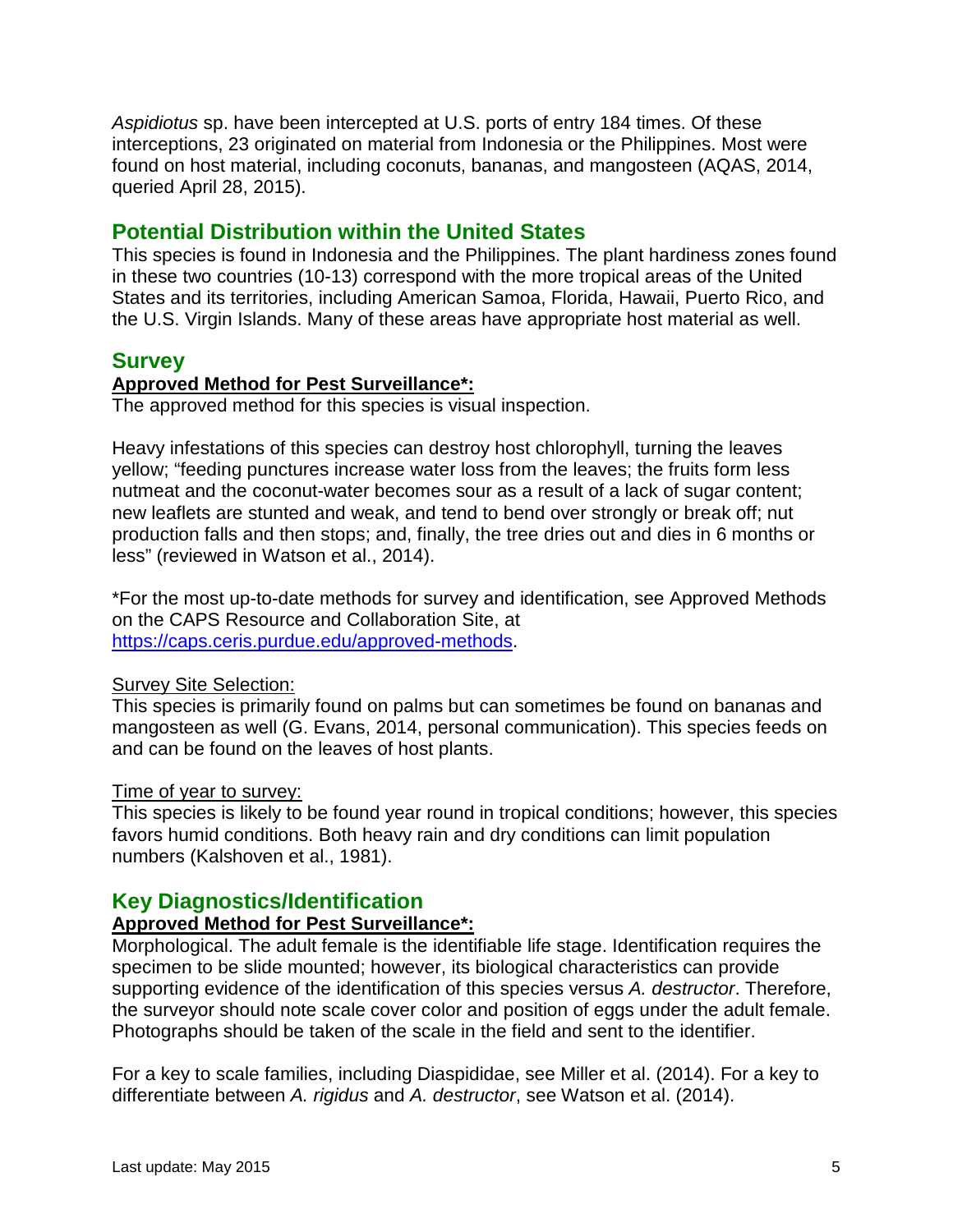Molecular characterization of this species is currently being carried out at the University of the Philippines at Los Banos (Watson et al., 2014).

\*For the most up-to-date methods for survey and identification, see Approved Methods on the CAPS Resource and Collaboration Site, at [https://caps.ceris.purdue.edu/approved-methods.](https://caps.ceris.purdue.edu/approved-methods)



**Figures 5 & 6.** Pygidium of *Aspidiotus rigidus* (left) and *Aspidiotus destructor* (right) (Photographs by Gillian W. Watson, California Department of Food and Agriculture).

# **Easily Confused Species**

This species is very similar to *Aspidiotus destructor*, a common and cosmopolitan pest (G. Evans, 2014, personal communication). A key to differentiate the two species is found in Watson et al. (2014). Reyne (1947) also lists 4 characteristics that could be used to distinguish *A. rigidus* from *A. destructor*.

*Aspidiotus rigidus* is primarily found on palms (sometimes on bananas and mangosteen); whereas, *A. destructor* is a widespread, very polyphagous species (G. Evans, 2014, personal communication).

*Aspidiotus rigidus* is also similar to *A. cryptomeriae*, a species found in northern Asia that feeds on Pinopsida (Watson et al., 2014).

There are 83 *Aspidiotus* species known worldwide. Gill (1997) keyed *A. destructor* versus *A. nerii* in California; Williams and Watson (1988) provided a key to 8 Pacific species but did not include *A. rigidus* (G. Evans, 2014, personal communication).

## **References**

**Almarinez, B. J. M., D. M. Amalin, J. S. R. Carandang VI, M. V. Navasero, and M. M. Navasero. 2014.**  First Philippine record of the parasitoid, *Comperiella* sp. (Hymenoptera: Encyrtidae): a potential biocontrol agent against *Aspidiotus rigidus* (Hemiptera: Diaspididae). Journal of Applied Entomology. 4 pp.

**Almarinez, B. J. M. and D. M. Amalin. 2015.** A new native species of *Comperiella* (Hymenoptera: Encyrtidae): first distribution and parasitization records in Southern Tagalog Provinces infested by